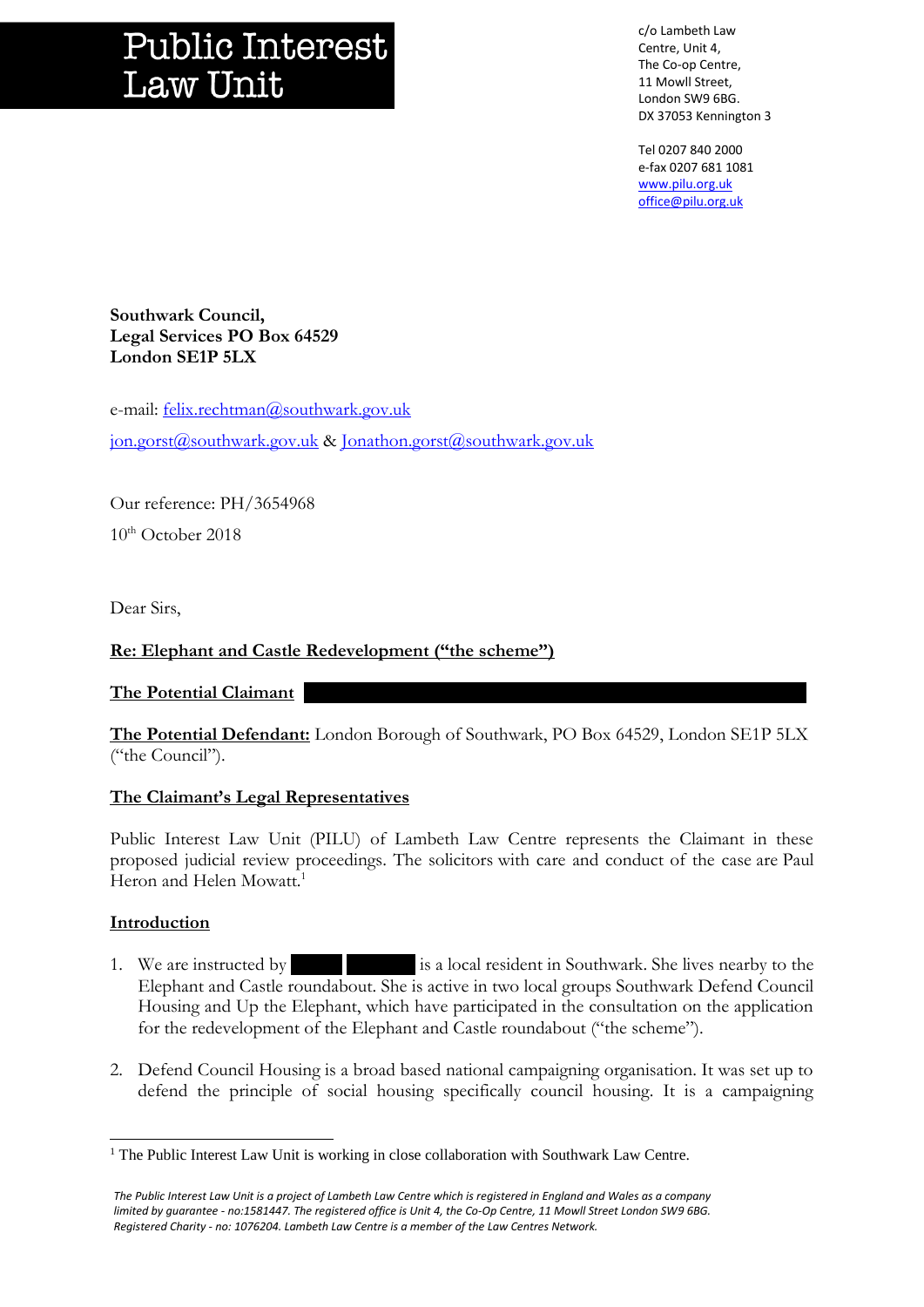organisation with a minimal income. It campaigns alongside tenants' organisations on a national basis.

3. Up the Elephant is an informal campaign group which was founded as a response to the legitimate fears and concerns of residents surrounding the planned redevelopment of the Elephant and Castle. Residents and traders alike are concerned that the proposed redevelopment of Elephant and Castle will not serve the local community and will lead to gentrification and the displacement and dispersal of the businesses and places which serve as a vital hub of London's Latino community. Our client and the Up the Elephant group are particularly concerned about the scheme's equalities impacts and the proposals on affordable housing which she regards as inadequate, contrary to Southwark's development plan and, for the reasons set out below, potentially unlawful.

### **Details of the decision under challenge**

4. The resolution of the Council's Planning Committee ("the Committee") of 3 July 2018 to grant full planning permission (Application No: 16/AP/4458) to Elephant and Castle Properties Co. Ltd. ("the Applicant"/ "the developer") for:

*Phased mixed-use redevelopment of the existing Elephant and Castle shopping centre and London College of Communications sites comprising the demolition of all existing buildings and structures and redevelopment to comprise buildings ranging in height from single storey to 35 storeys (maximum height of 124.5m AOD) above multi-level and single basements to provide a range of uses including 979 residential units (use class C3) retail (use class A1-A4), office (Use Class B1), education (use class D1), assembly and leisure (use class D2) and a new station entrance and station box for use as a London underground operational railway station; means of access, public realm and landscaping works, parking and cycle storage provision, plant and servicing areas and a range of other associated and ancilliary works and structures.*

- 5. The Committee's resolution to grant planning permission is subject to the conclusion of a s.106 agreement between the Council and the Applicant. The Council has indicated that if there is no satisfactory legal agreement with the developer by 18 December its Director of Planning will be authorised to refuse the planning permission (if appropriate). The grant of planning permission is also subject to any intervention which the Mayor of London ("MOL") may make. It is open to the MOL to "call in" the application and determine the matter for himself. This letter is being copied to the MOL.
- 6. As the Council is aware this is a highly controversial scheme which has attracted widespread opposition from residents and expert consultees. Objections have been raised in particular to the chosen approach of wholescale demolition and redevelopment of the shopping centre rather than refurbishment, the shortfall of genuine social and affordable housing and affordable retail space and the resulting social displacement of the existing community.

# **Factual Background**

7. The factual background and the reasons for the resolution to grant planning permission are contained in the officer's report (the "OR") (references to the OR are denoted in this letters as follows [OR/page number]). That background and the reasons for the resolution will be familiar to the Council and are therefore not repeated in full here.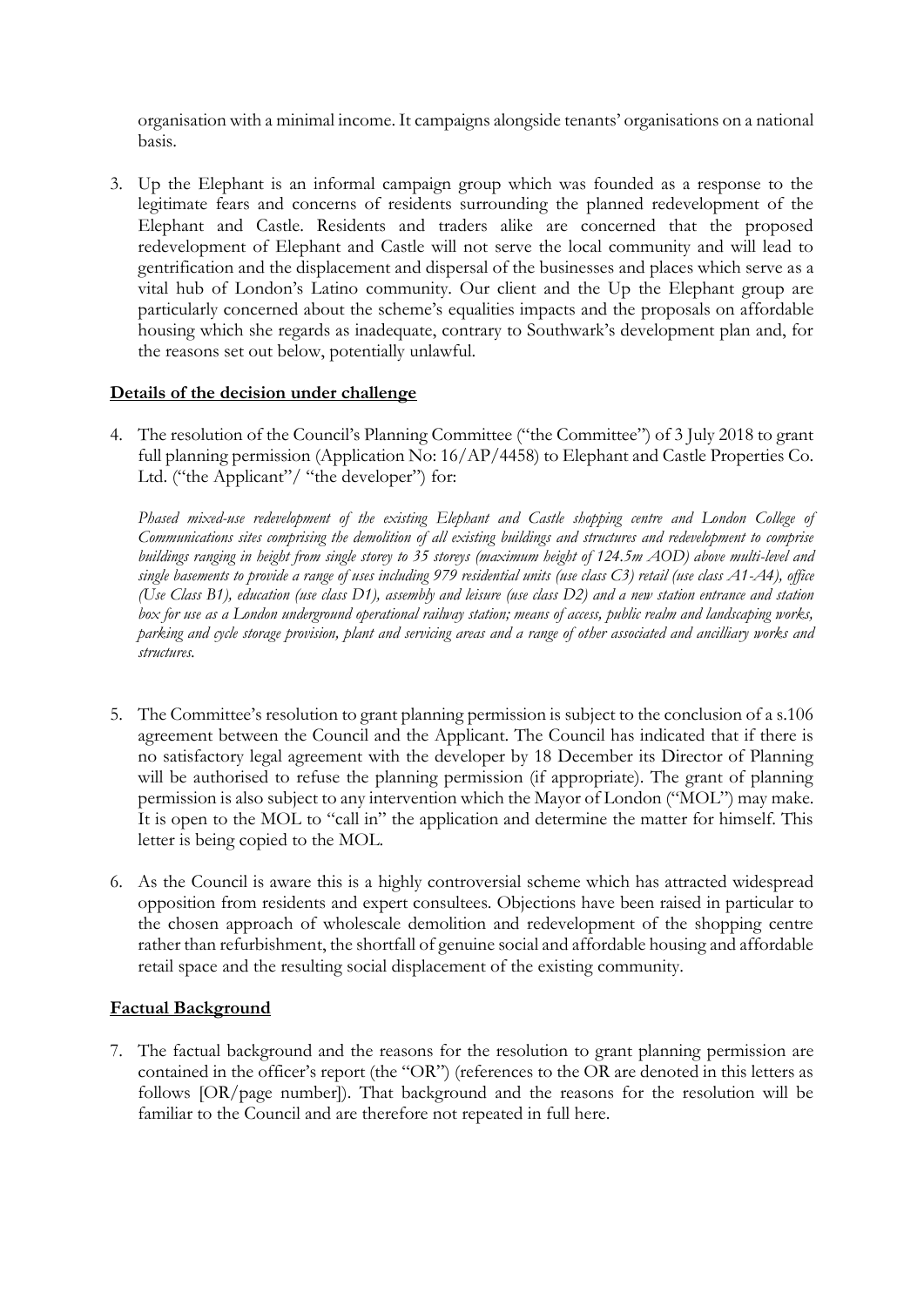- 8. The Applicant's original planning application had been presented at two previous Planning Committees on 16 and 30 January 2018 respectively. At the 16 January meeting a motion to refuse planning permission was started but members deferred making a decision to enable officers to prepare their reasons for refusal.
- 9. Officers presented their draft reasons for refusal at 30 January meeting. Those draft reasons included the shortfall of affordable and social housing provision. However, on the day of the committee meeting itself (30 January) an email was received from the Applicant putting forward a revised proposal which sought to address officer's reasons for refusal ("the revised application").
- 10. That revised application was the subject of consultation and officer consideration and was brought back to committee on 3 July 2018. A key aspect of the revised application was the quantum and tenure mix of affordable housing. One of the "main changes" [OR/5] in the revised application was the revised affordable housing offer. The increased provision of social rented units was described by officers as "the main improvement" in the developer's proposal and was said to overcome one of the major objections to the original proposal (see [OR/411]).
- 11. The revised application included the offer of 116 social rented units compared with the applicant's previous offer of 74 genuinely social rented units (i.e. units to be owned by the Council or a registered provider at social rents (see [OR/5(i)]). This boost in social housing numbers was presented to Committee members as a major benefit of the scheme (see [OR/8]).

# **Policy requirements for affordable housing**

- 12. Affordable housing is considered at [OR/348-415]. The overall scheme is primarily for a private build to rent development, albeit with some traditional social rented units and a fallback option to build to sell units on the west site.
- 13. The policy requirements on affordable housing are set out at [OR/348-359]. The key development plan requirements are:
	- developments must provide the maximum reasonable amount of affordable housing having regard to a number of factors including viability. (London Plan 3.12; also see Mayor's Affordable Housing and Viability SPG which establishes a minimum pan-London threshold level of 35% affordable housing (without grant));
	- Core Strategy policy SP6 requires that developments should provide as much affordable housing as is financially viable. The development must contain a minimum of 35% affordable housing. Within the Elephant and Castle Opportunity Area affordable housing provision should be on the basis of a tenure split of 50% social rented and 50% intermediate housing.
- 14. Furthermore, members were advised to take into account the Council's draft policy P4 of the New Southwark Plan ("NSP"). Being in draft, policy P4 is a material consideration only. The NSP is anticipated to supersede the extant Core Strategy in 2019. P4 seeks a minimum 35% affordable housing but with a different tenure split to SP6. Under draft policy P4 the % total of affordable housing required is 34% social rent, 52% affordable rent capped at London Living Rent and 14% affordable rent for household incomes between 60-90k pa.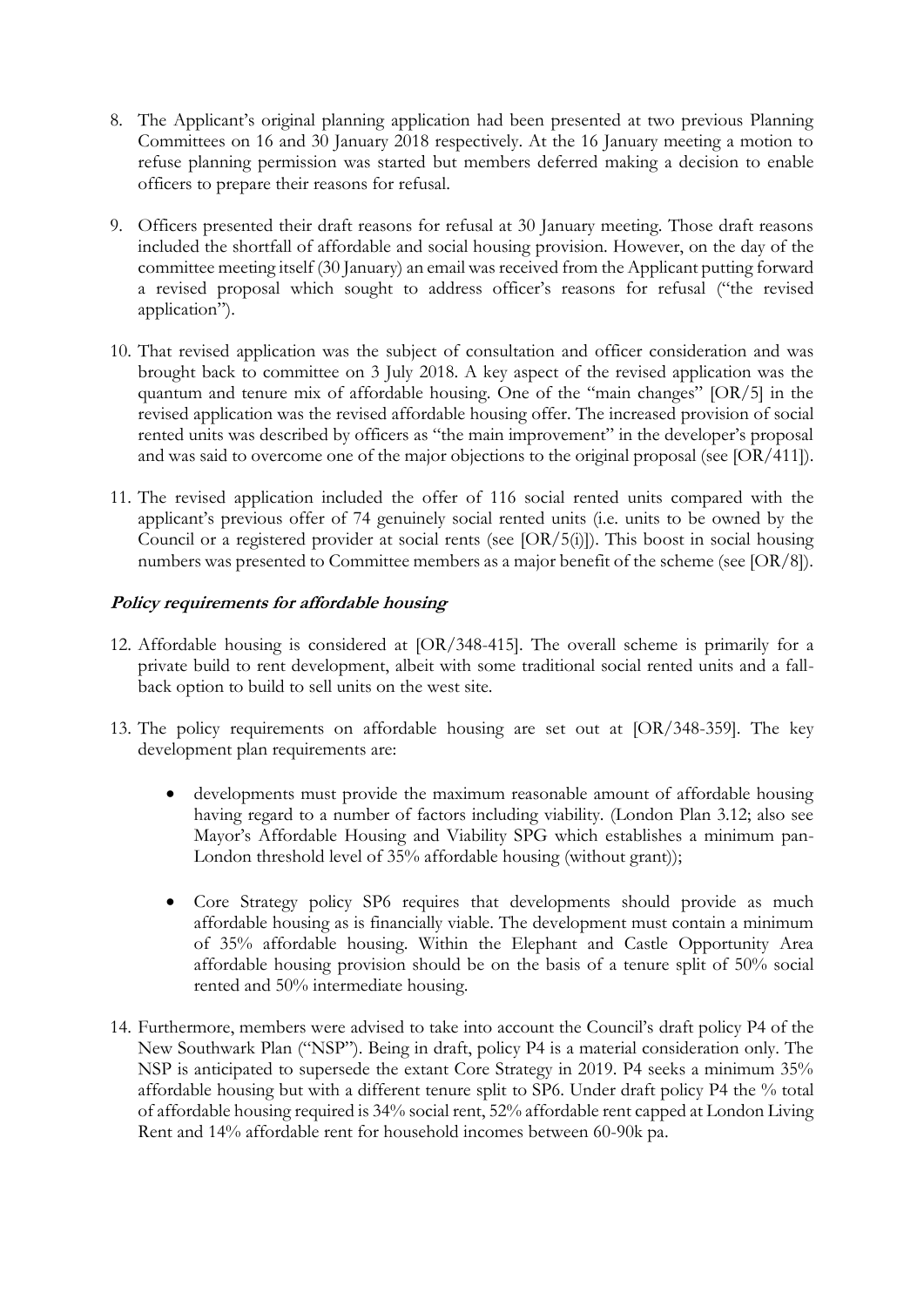## **Officers' advice to members on social housing offer in the OR**

15. In respect of the Applicant's improved social housing offer, officers advised members at [OR/371-372] as follows:

"371. *In contrast to the original submission the revised proposal includes the provision of traditional Social Rented housing – 116 units which would be located on the west site within 3 Mansion blocks. This amounts to 38% of the affordable which set against policy SP6 is below the required 50%. In relation to the east site the rental levels do not conform to the distribution requirement set out in emerging policy P4. The proposal reflects GLA grant funding, recently confirmed, which has facilitated an increase in the number of social rented units from 74 to 116.*

372. *The revised tenure split on the west site substantially meets the policy requirements set out in SP6 as social rented accommodation is now provided. However, on the east site the distribution of rent levels does not conform either to emerging policy P4 or the Mayor's preference for a majority of rents at London Living Rent…"* (underlining added)

- 16. Officers considered that the objection raised to the original proposal, namely that it conflicted with the Core Strategy requirement for 50% of the affordable housing to be at social rent, had been specifically addressed and largely overcome by the increased provision of 116 social rented units [OR/411].
- 17. In the conclusion to the report, officers advised that the provision of 35% affordable housing would comply with the minimum requirement but that the proposed tenure split would not fully comply with the development plan [OR/787]. Nevertheless, officers highlighted the significance of the improved social housing offer at [OR/389]:

"*However, it is of note that the main improvement that arises from the revised proposal is the provision of social rented accommodation to be operated by the Council or a RSL…"*

- 18. The report concluded, finally, that members could be satisfied that the revised proposal contained the maximum reasonable affordable housing offer when viability is considered  $[OR/415]$ .
- 19. In respect of social housing provision, members were thus being advised that:
	- (i) the revised offer adds 42 social rented units to the proposal;
	- (ii) this was a major improvement on the original scheme;
	- (iii) this offer is underpinned by GLA funding;
	- (iv) Consequently, the extent of any conflict policy SP6 (which requires a tenure split of 50% social rent and 50% intermediate rent), was greatly reduced.

### **Officers' advice in the addendum to the OR**

20. The OR to the 3 July 2018 was accompanied by two addenda. The first of those supplemented the advice given at OR/348-415. It provided as follows at paragraph 11: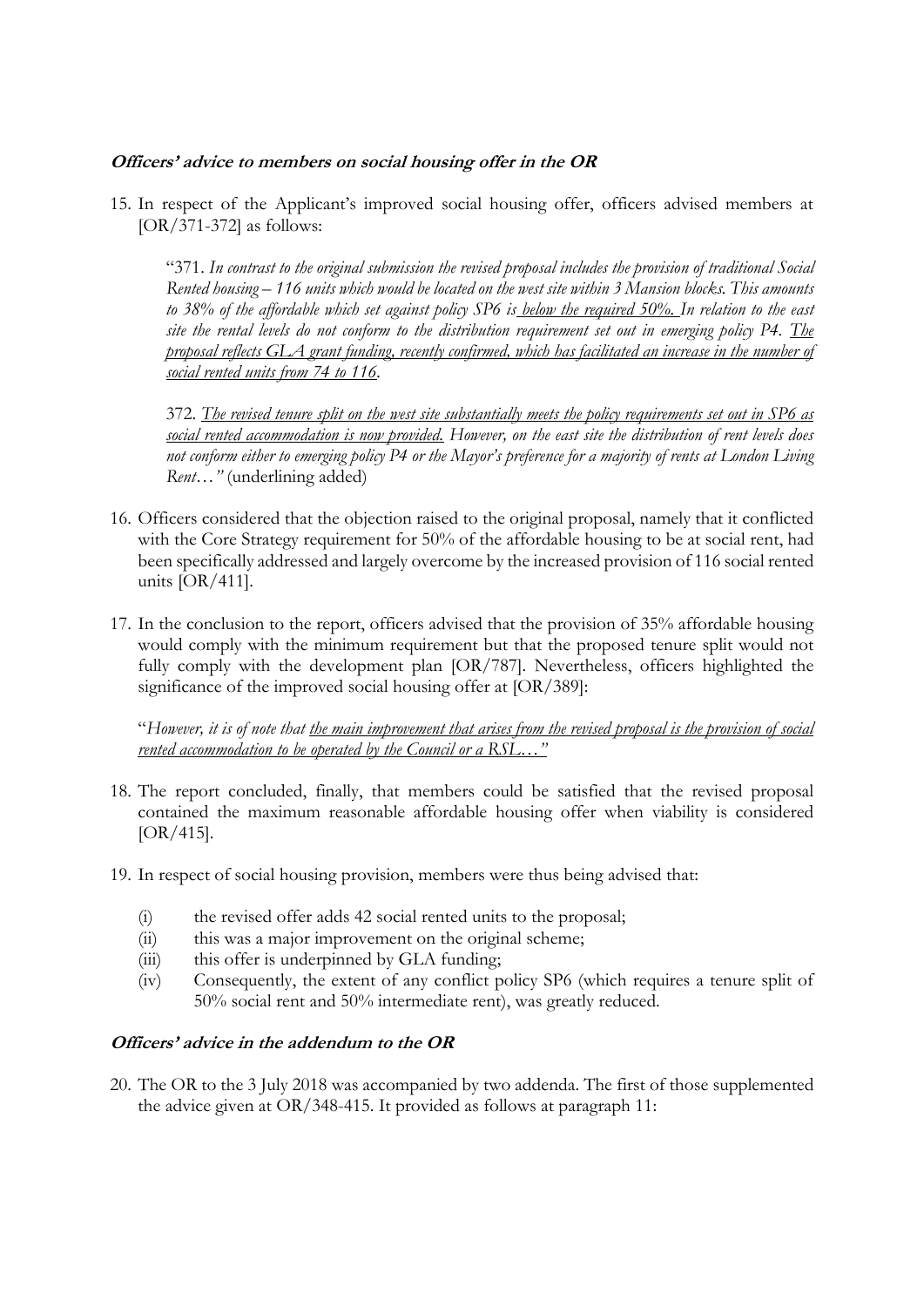*"Viability review of the applicant's revised offer – GVA which is advising the Council on the viability of the proposed development has confirmed that the applicant's revised affordable housing offer, which includes an agreement in principle for grant funding from the GLA, is the maximum that the development can reasonably support. GVA has also confirmed that the provision of grant funding would not increase the developer's profit in comparison with the earlier affordable housing offer which included 74 social rented units."* (underlining added).

21. Officers corrected their advice on the proposed affordable housing offer by habitable room which was 35% rather 36%. They then repeated the the reference to the Applicant's GLA funding at paragraph 23. Officers set out the following response to the outstanding objections on the scheme's affordable housing offer:

*"Officer response – these comments are largely considered within the affordable housing section of the report at paragraphs 348-415 (pages 92-101). There is an agreement in principle for grant funding from the GLA of £11.24m towards affordable housing. The applicant has committed to providing the level of affordable housing set out in the latest offer, and including 116 social rented units, and this would be secured in the s106 agreement…"* (underlining added).

- 22. The advice in the addendum report could leave members in no doubt that the in principle agreement for GLA grant funding towards the additional social housing units was in place.
- 23. On the basis of that advice, a majority of the Committee resolved by a single vote to grant planning permission.

# **The actual position on GLA funding for the additional social rented units**

24. Officer's advice regarding the provision of 116 social rented units at [OR/371-372] appears to have been based on a letter sent by the Applicant's consultant, DP9 Ltd, to the Council on 15 June 2018. That letter described the improved offer of social rent homes and the funding position in the following way:

*"Discussions with the Greater London Authority ("GLA") have progressed positively since February 2018 and we are pleased to confirm an in-principle agreement from the GLA to provide grant funding towards the proposed scheme. As evidenced by the enclosed GLA letter dated 14 June 2018 (Appendix 1), the Applicant's affiliated company, T3 Residential Limited is eligible to become an Investment Partner and eligible to apply for grant funding from the Mayor's Affordable Homes Programme, a bid for which has been welcomed and will follow in due course.*

*The grant funding enables the delivery of a further 42 Social Rent homes on the West Site (Plot W3 Building 3) which means 116 Social Rent homes are now proposed in total."*

25. The Applicant referred again to the GLA funding for the social rented units in its table at Appendix 3 to its 15 June 2018 letter. That table set out the Applicant's response to members' objections to the original planning application in January. In its response to the concern which had been expressed about the insufficient provision of social rented homes, the Applicant stated that "the number of social rented homes increases from 33 to 116, assisted by securing grant funding from the GLA."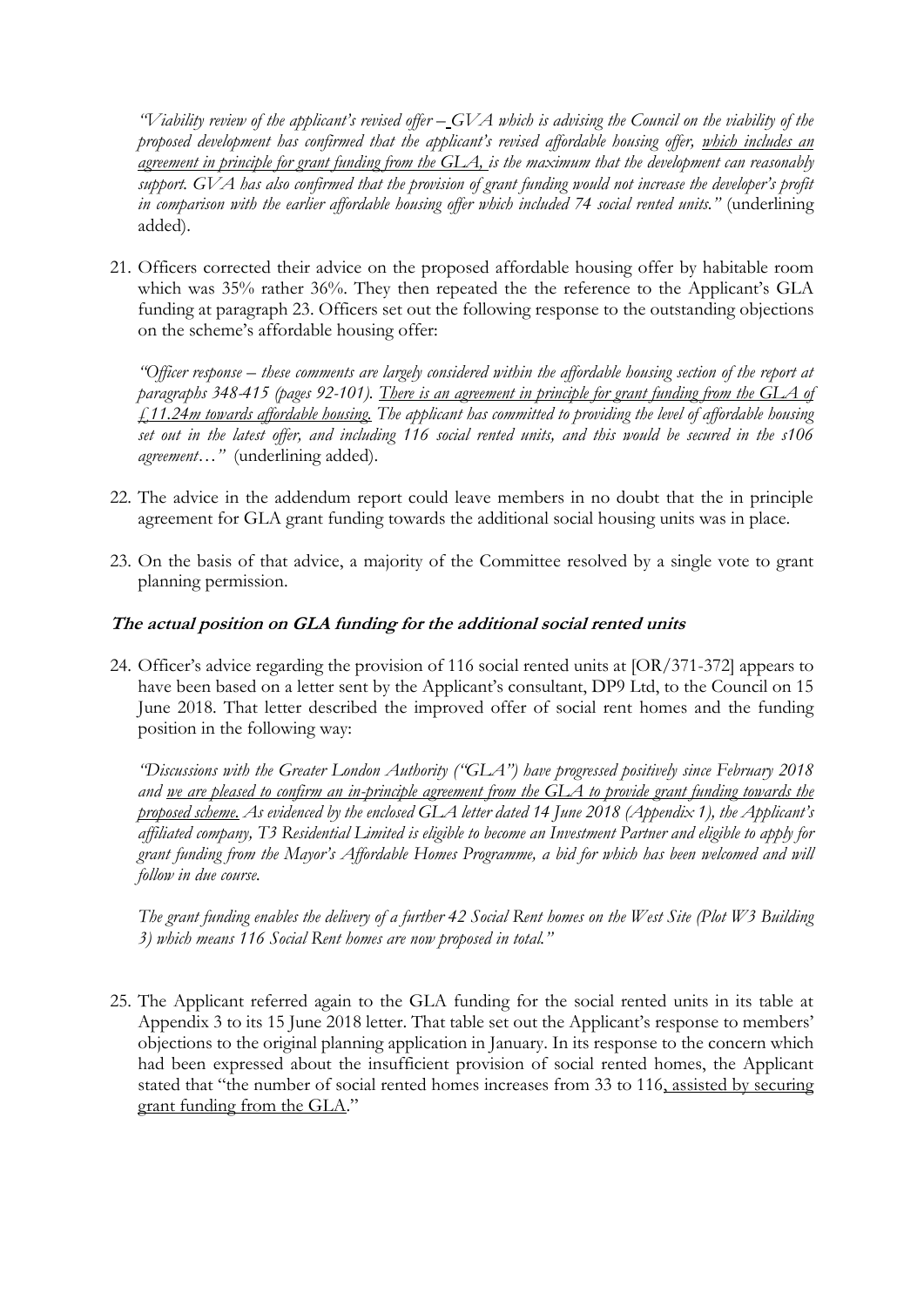- 26. The Applicant's indication that funding had been "secured", like the reference to having "inprinciple funding agreement", gave the clear impression that it had confirmed GLA funding for the additional social housing, which formed an important part of the revised scheme. This explains officer's advice to members at [OR/371].
- 27. The actual funding position was, in fact, set out in a letter from the GLA to the Applicant dated 14 June 2018 (included as Appendix 1 to 15 June letter). In that letter the GLA did not "confirm an in-principle agreement" for grant funding; far from it. The GLA's letter simply indicates that T3 Residential Limited (a company belonging by the Applicant) would be eligible to become an Investment Partner and (only) then was welcome to apply to the GLA for grant funding. Before an application for funding could be made, the GLA made clear, there would need to be a more detailed assessment including of T3's financial information.
- 28. Therefore, the actual position is that the Applicant, far from having an "in-principle funding agreement", is not yet eligible to apply for grant funding. The GLA's letter merely sets out some of the eligibility criteria for grant funding and invites the Applicant to bid for funding at some point in the future. There is no promise of funding or suggestion that the Applicant would obtain funding from a source which is, unsurprisingly, in high demand amongst developers right across London.
- 29. The accurate funding position was confirmed in a letter of 10 July from Mr David Lunts (GLA Executive Director for Housing and Land) in response to an information request from Sian Berry AM. That letter states that the GLA's letter to the Applicant of 14 June:

*"does not constitute a funding agreement nor does it commit the GLA to make grant funding available in the future. The purpose of the letter was to confirm receipt of T3 Residential's application to become a GLA Investment Partner and outline the details under which grant funding may be available to T3 Residential to support delivery of affordable housing at Elephant and Castle"* (underlining added)

# **Proposed Grounds of Challenge**

### **(1) Irrelevant consideration on GLA funding**

- 30. The Applicant's offer of 116 social rented units is dependent on grant funding. Officers advised members that such funding had been confirmed when it has not been. The Applicant has not even applied for such funding. The delivery of the additional 42 social rented units is thus wholly uncertain.
- 31. The advice to members of the Committee needed to accurately reflect the underlying material including the letter from the GLA to the Applicant of 14 June 2018. The advice given to members was incorrect and misleading. Members were told there was funding for additional social housing when there is not. Consequently, the Committee erred by:
	- (a) taking took into account an irrelevant consideration, namely that the scheme could deliver 42 additional social rent units on the basis of confirmed GLA funding; and/or
	- (b) failing to take account of the fact that the delivery of the promised additional social units was entirely dependent on securing GLA funding about which there is no certainty whatsoever (and certainly no "in-principle agreement").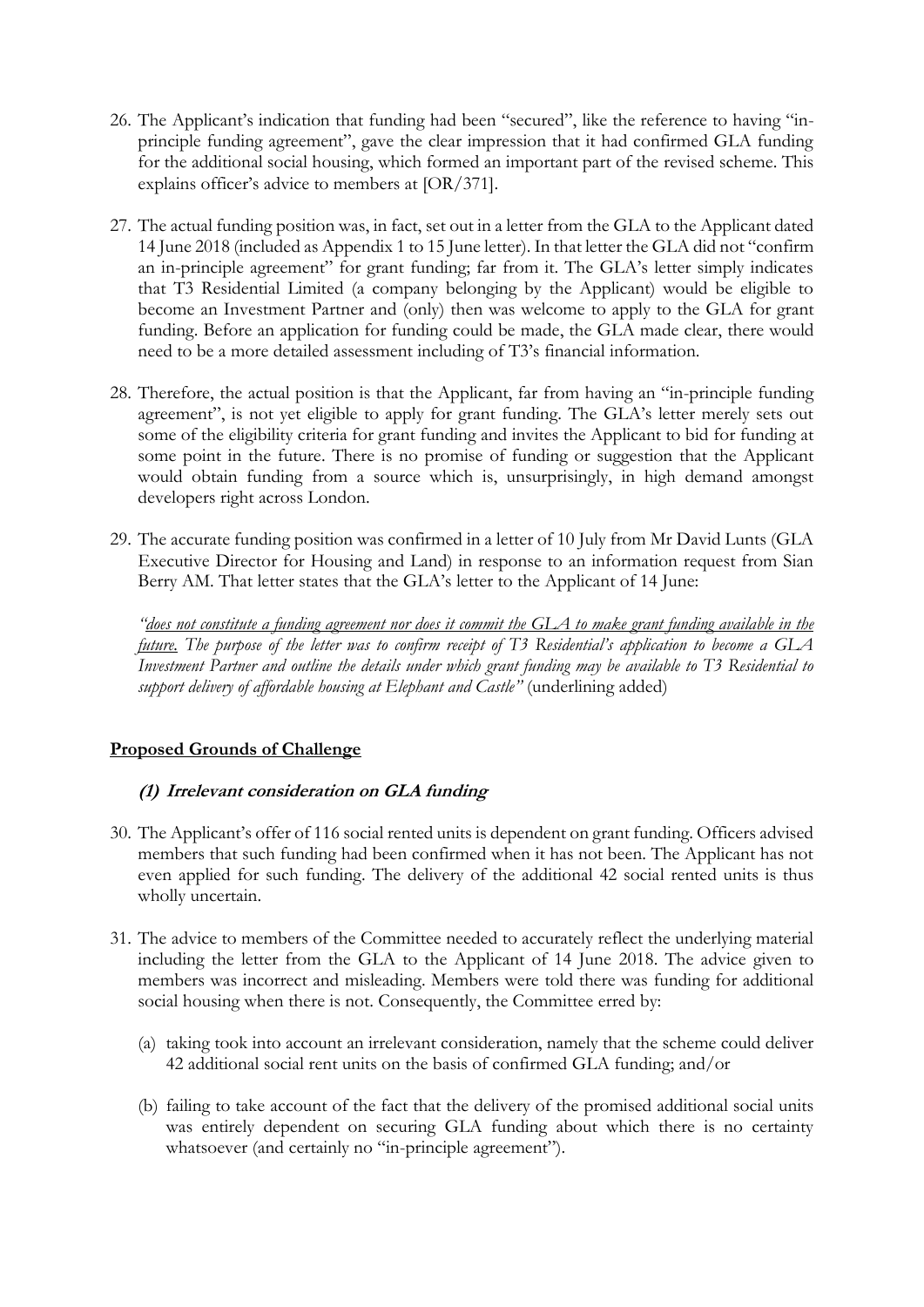- 32. Although the reason for officer's erroneous advice is perhaps understandable given the Applicant's misleading claim in its letter of 15 June 2018 that it had secured an "in principle funding agreement", the advice given to members was misleading nonetheless.
- 33. The addendum report to the OR made clear that GVA's advice on the viability assessment for the entire scheme was predicated on the erroneous assumption that the applicant had obtained in principle grant funding from the GLA. Therefore, the officer's misleading advice on the funding position not only affected deliverability of the 42 additional units of social housing but tainted the overall robustness of the assessment of the scheme's viability.
- 34. It is not clear whether the complete correspondence, including the GLA's letters, was included in the background papers before members. Even if the correspondence (including the letter from the GLA to the Applicant of 14 June 2018) was included amongst the thousands of pages of documents provided to Committee members, there was no reason for members to look behind the advice they were being given by officers in the OR that GLA funding had been confirmed between the Applicant and the GLA. Where the underlying planning documents are summarised in a detailed officer's report one cannot expect or assume members will read all of the underlying documents. An officer's report can be assumed to be accurate; in this case the OR and addendum report were not.
- 35. The provision of the additional social rent units, and the reassurance provided by the knowledge that such additional units were being subsidised by the GLA, was not some minor consideration in the application. As officers made clear (and the members set out in their reasons for resolving to grant permission), the increase in social rented units (which is entirely dependent on the promise of GLA funding) is the "main improvement" between the original application which the Council had indicated it would refuse and the revised application which it resolved to to grant. It cannot be said that the Committee would have proceeded to pass the resolution to grant permission for a scheme in any event and without the additional 42 units. In other words, the error of law goes to the very heart of the decision.

# *(2)* **Breach of the Public Sector Equality Duty (PSED***)*

l

- 36. The planning application gives rise to a host of equality impacts resulting from the demolition of various building and the consequent dispersal of the cluster of BAME and Latin American, and in particular Colombian, businesses at the Elephant and Castle. Those businesses are operated by traders from many different nationalities but in particular the largest number are operated by traders of Colombia origin<sup>2</sup>, for whom the Elephant and Castle forms a historically and culturally significant cluster.
- 37. The principles underpinning the Council's PSED are summarised in *Bracking v Secretary of State for Work and Pensions* [2013] EWCA Civ 1345; [2014] EqLR 60 at §26 McCombe LJ (which summary was approved by the Supreme Court in *R (Hotak) v London Borough of Southwark* [2015] UKSC 30; [2016] AC 811 per Lord Neuberger at § 73). The PSED involves a duty of inquiry and requires a public authority to be properly informed before taking a decision, and if the relevant material is not available, there will be a duty to acquire it (*Bracking* at §28(8)). Moreover, in cases such as the present in which there are large numbers of people, very many of whom

<sup>2</sup> Colombians make up the second largest group of Latinos living in London (113,500 in 2011 Census). Most Colombians in London reside in Lambeth, Southwark and Haringey.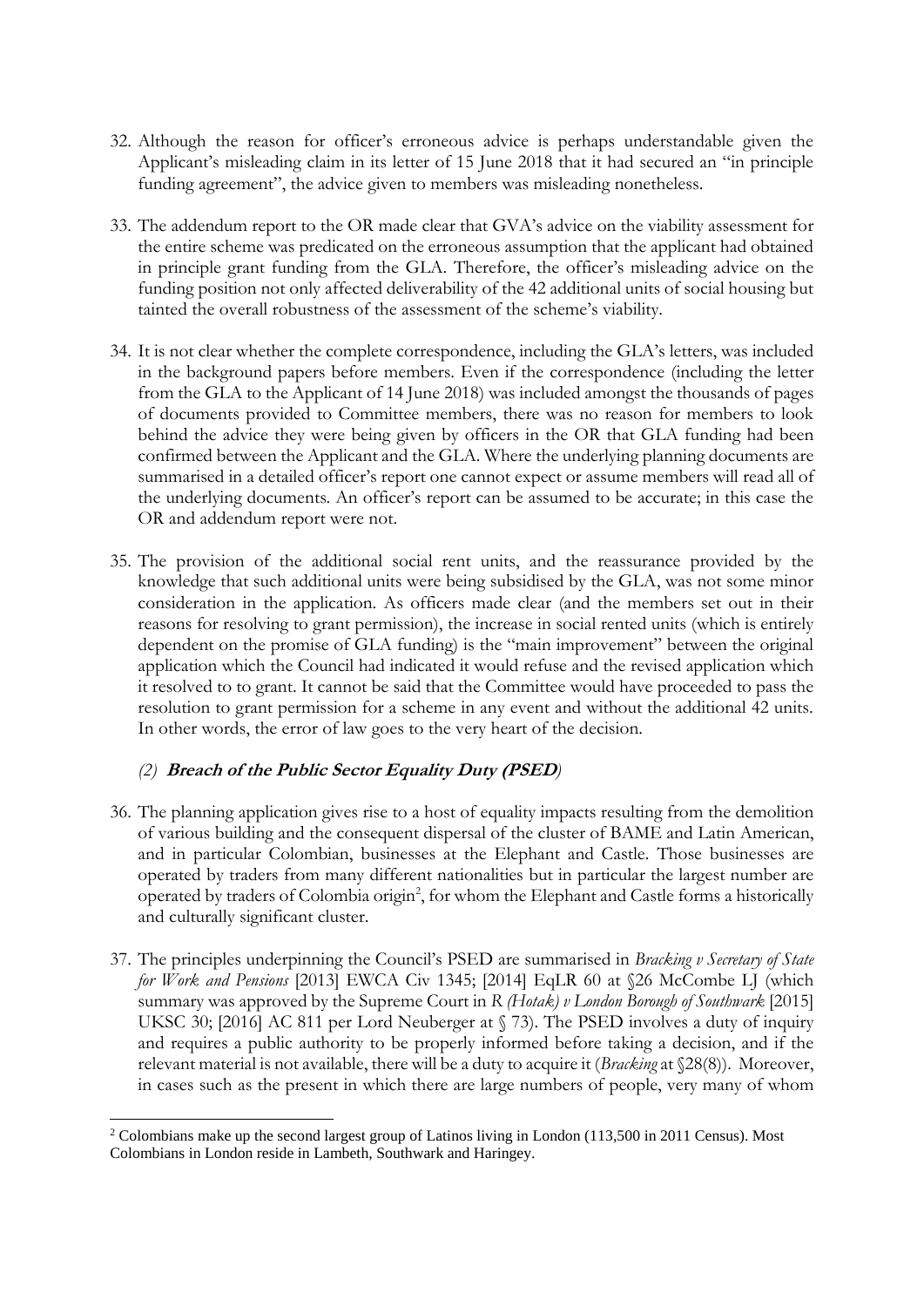fall within one or more of the protected groups, the due regard necessary to discharge the duty is "very high" (*R (Hajrula) v London Councils* [2011] EWHC448 (Admin), the High Court held  $(at \, \& 62)$ ).

- 38. The Council's equalities analysis is summarised at [OR/157-254].
- 39. Notwithstanding the clear and detailed representations on these issues supplied to the Council by the Latin Elephant, the Southwark Law Centre and others, the Council's analysis is flawed and incomplete. In particular, the Council have acted in breach of the PSED in the following respects:
	- (i) in assessing the impacts of the loss of the affordable businesses premises on traders and customers of BAME backgrounds [OR/165-173], the Council's analysis fails to consider, properly or at all, the collective impact of the loss of the cluster and unique ecosystem of BAME, and Latino businesses in particular, which is of vital importance to the Latino community not just in Elephant and Castle but right across London. Research undertaken by a team from Loughborough University and the London School of Economics on the scheme which was provided to members in draft, and which highlights the significant impacts of the loss of this particular form of affordable retail space for BAME and Latino traders and the interconnected nature of the units, has been overlooked.<sup>3</sup> Whilst the Council's analysis does acknowledge the loss of individual business premises it has missed the impact of the loss of the cluster and co-location of BAME businesses and affordable business premises which will be difficult, if not impossible, to replicate in another central London locations.
	- (ii) the Council failed to have regard to the equalities impacts of the proposals on women and female BAME business owners who are likely to find it harder to relocate their businesses than male counterparts.
	- (iii) By failing to undertake an equalities impact analysis of the relocation strategy (including the relocation database) which will be secured by the s.106 agreement. This is the key element of the mitigation which is said by the Council to address the obvious (albeit understated) impacts on BAME businesses and customers. The relocation strategy will only take effect once any permission is implemented. In the meantime, the proposed mitigation measures will provide no assistance to businesses whose leases have or will expire before the planning permission is granted or implemented. Without any specific equalities impact assessment of the relocation strategy and the interim effects of the resolution to grant permission (pending the s.106), the Council's analysis overstates the effectiveness of the mitigation and ignores the equalities impacts which have already arisen and will arise in the shadow of the planning permission.
	- (iv) Whilst the Council's equalities impact assessment recognises certain impacts of the scheme on Latin American and BAME businesses it has ignored the equalities impacts which arise by virtue of the traders and customers nationality. The Council has failed to have due regard to the specific impacts on the traders and customers of Colombian nationality at the Elephant and Castle. Colombian-owned and Colombian specific

l 3 "Socio-Economic Value at the Elephant and Castle", Assistant Professor Suzi Hall, Research Fellow Julia King and others, August 2018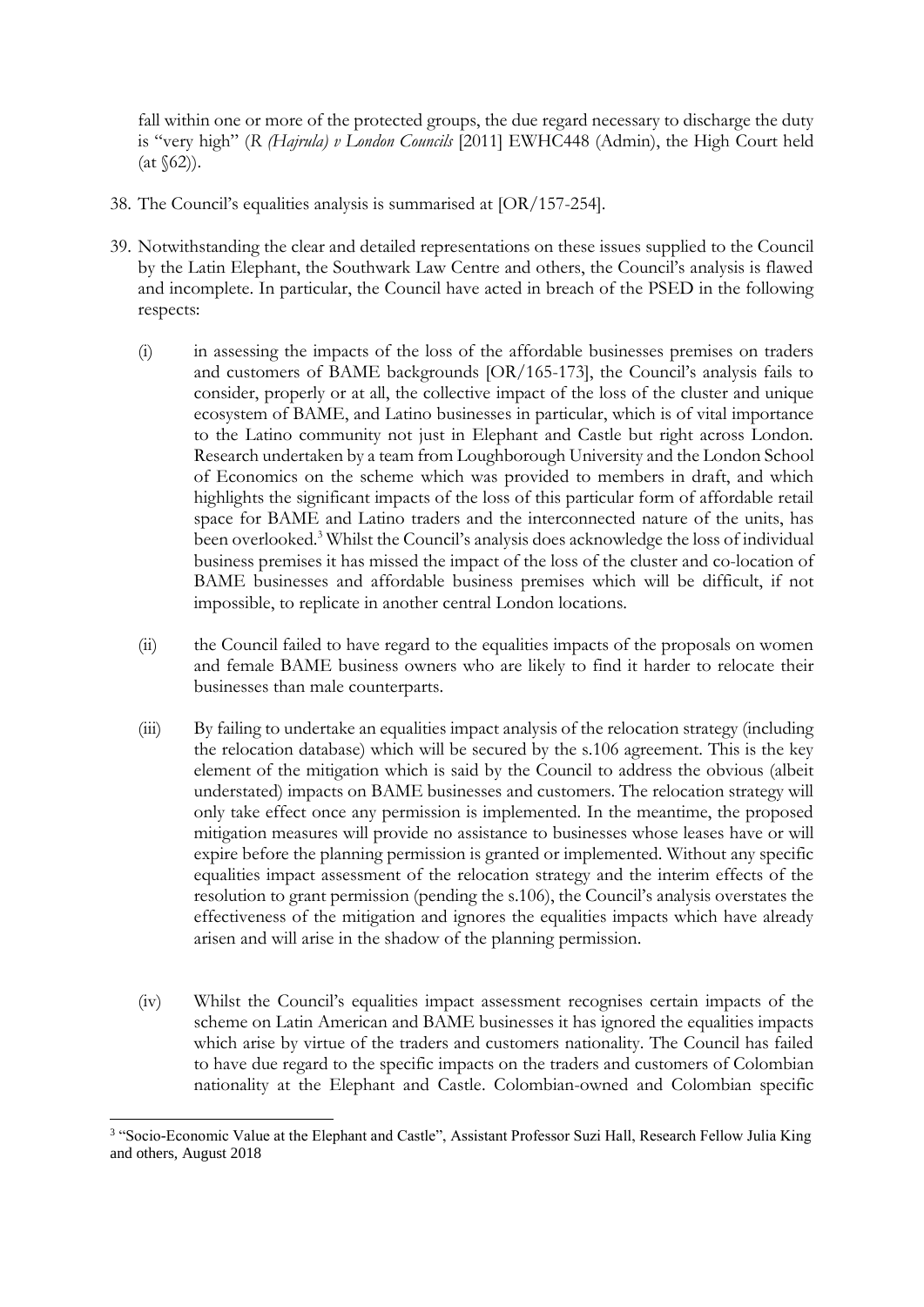businesses comprise a number of the principal businesses within the red-line application. For example, Distriandina and La Bodeguita (both Colombian restaurants and social/night clubs) form a key part of the Colombian cluster. The Council's equalities assessment fails to have due regard to the equalities impacts on this specific nationality and focuses only generally on the protected characteristics of race and age. That is an significant omission.

- (v) There has been no consideration of the equalities impacts resulting from the loss of the "Tesco space" next to the existing Tesco shopping centre which contains rooms used for community meetings and which have been an important element in sustaining community cohesion and supporting the other businesses.
- 40. Each of these omissions, individually and taken together, gives rise to a breach of the Council's duties under s.149 $(1)(a)-(c)$ ;

## **Details of the action the Council is expected to take**

- 41. In light of the identified error and the misleading advice given to members we respectfully request the Council to:
	- 41.1. Rescind its resolution to grant planning permission;
	- 41.2. Alternatively, put the matter back to the Planning Committee for reconsideration on the basis of accurate advice.
- 42. No planning permission has yet been granted. Members (and officers) alike should have the opportunity to consider the application on the basis of the correct information (namely the absence of any grant funding to support the provision of an additional 42 social units).

### **Disclosure and the Council's duty of candour**

- 43. With the response to this letter, we seek the following information and documents to be provided under the Council's duty of candour:
	- 43.1. Any correspondence, emails or other between the Applicant and the Council and between the Council and the GLA regarding the provision of public subsidy for social housing;
	- 43.2. A copy of the draft Heads of Terms for the s.106 agreement and/or those parts of the s.106 agreement relating to securing the provision and delivery of of affordable and social housing.
- 44. Our client reserves its position to seek further documents, or even adding any further potential grounds of claim, in light of the disclosure.

### **Alternative dispute resolution**